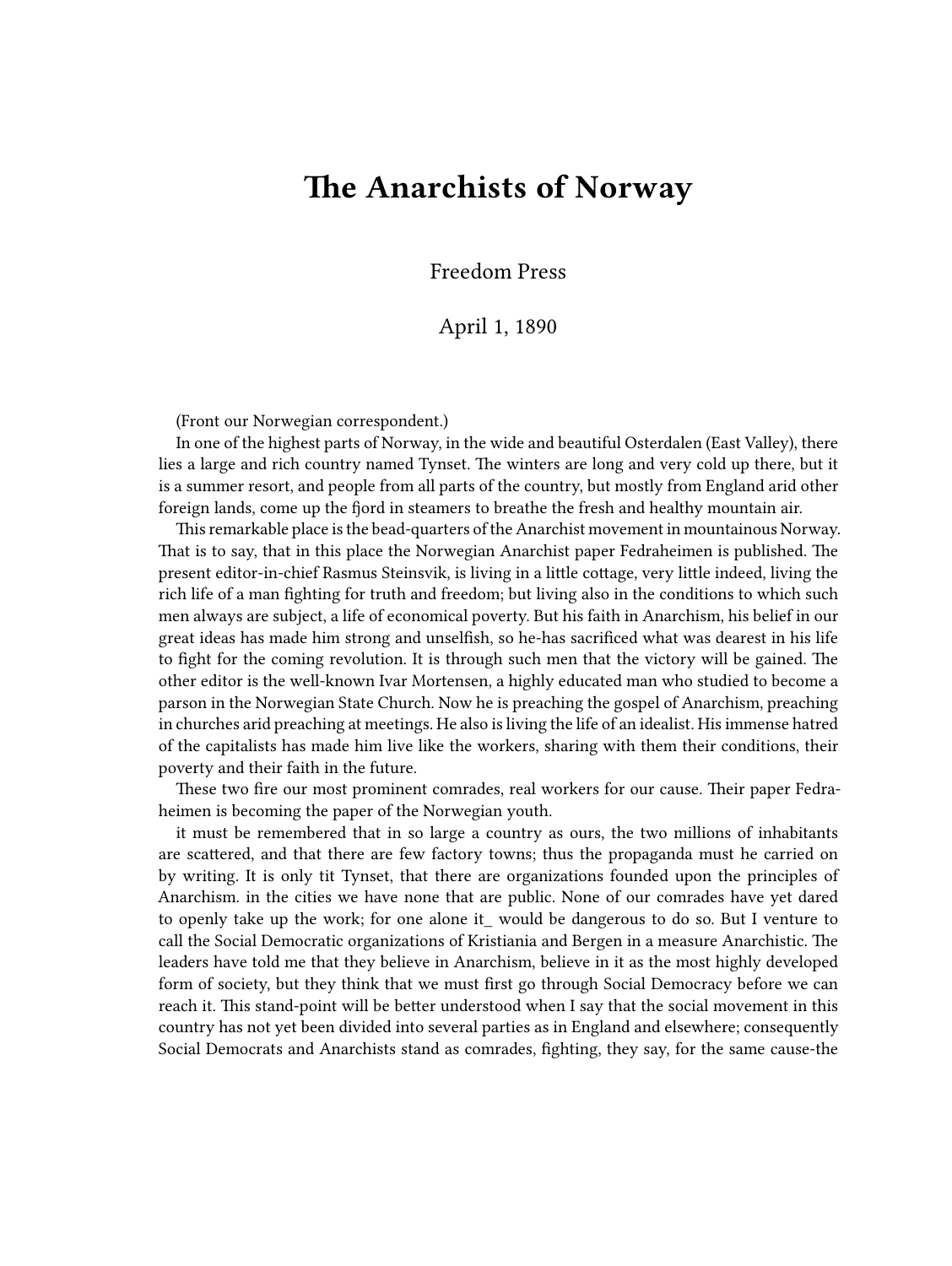abolition of poverty and the freedom of the individual, and the motto of the Socialists is, "Without economic liberty there is no individual freedom."

On returning from America two years ago I took up the propaganda of Anarchism. In various papers and reviews I have written plainly about the matter, and it is yet so new that every paper takes my articles.

At Trondhjem some youths formed a group, called "The New Time," where we held discussions, but on amount of the smallness of the town, in secret. At Vossevangen I have delivered an address upon Anarchism in a Young Men's Society, Very few of them were not Anarchists. We shall always have the youth on our side. The editors of Fedrahiemen now intend to carry on more propaganda by word of mouth than before. It is surely the first means to make way for the new ideas.

We wish to publish some of P. Kropotkin's articles as pamphlets, but like all Anarchists we are in need of cash. However Fedahiemen is now printing most of them. We are never so happy as when we find a paper of his to translate. He is loved as if he were our own countryman.

We have translated from Freedom "The Wage System," "Pad and Future," "Is Communism Just?" and extracts from other articles; and I have translated your last month's review of Ibsen's "Lady from the Sea" for a Christiania Liberal paper.

I think the Norwegian movement is founded upon a sound basis, and when we get strength enough to organize, we will be a party of which foreign comrades will have to be proud. But it must be remembered that we work under other conditions than those of England. May our efforts succeed.